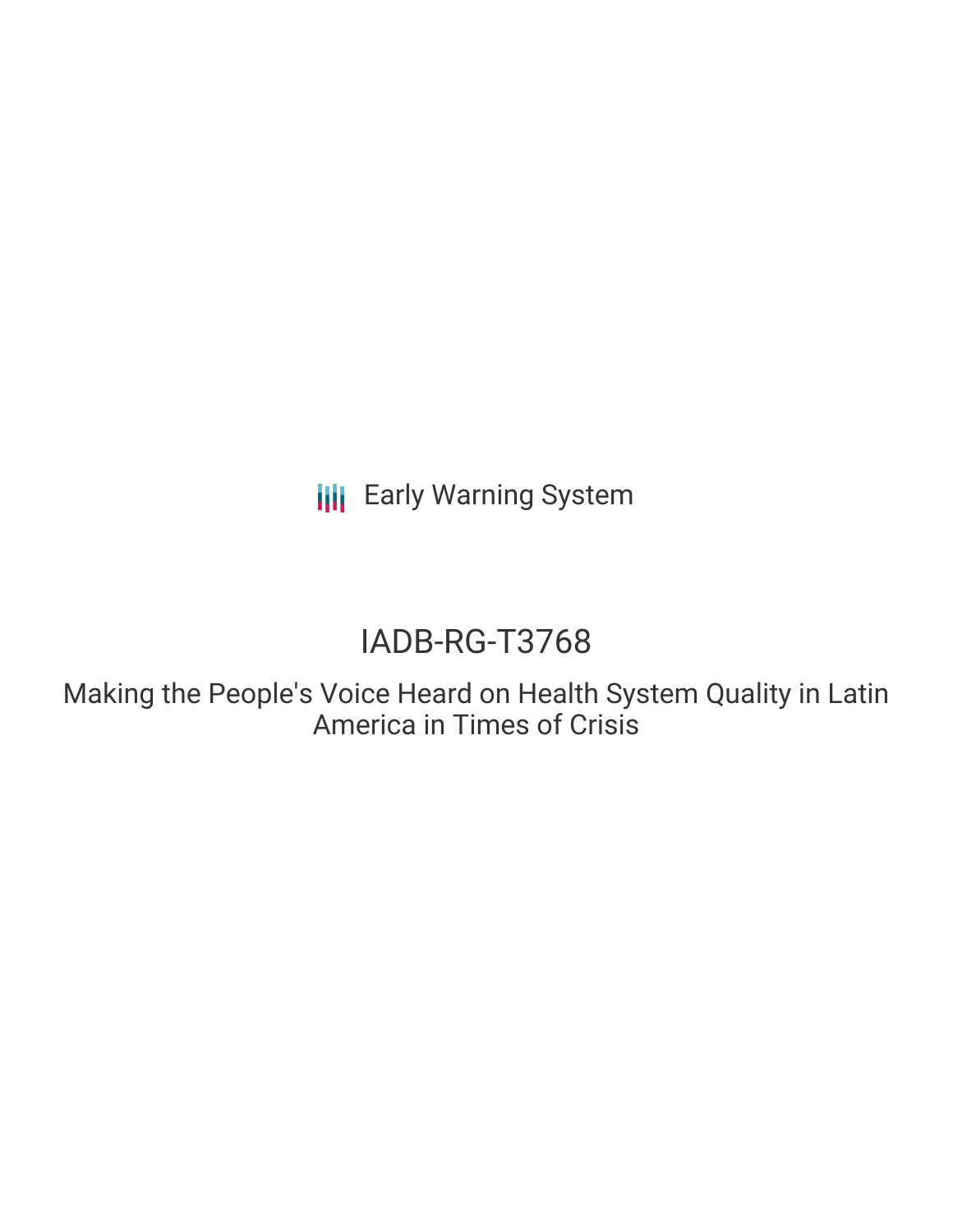

## **Quick Facts**

| <b>Financial Institutions</b>  | Inter-American Development Bank (IADB)                          |
|--------------------------------|-----------------------------------------------------------------|
| Status                         | Approved                                                        |
| <b>Bank Risk Rating</b>        |                                                                 |
| <b>Borrower</b>                | Regional                                                        |
| <b>Sectors</b>                 | Education and Health, Law and Government, Technical Cooperation |
| <b>Investment Type(s)</b>      | Grant                                                           |
| <b>Investment Amount (USD)</b> | $$0.65$ million                                                 |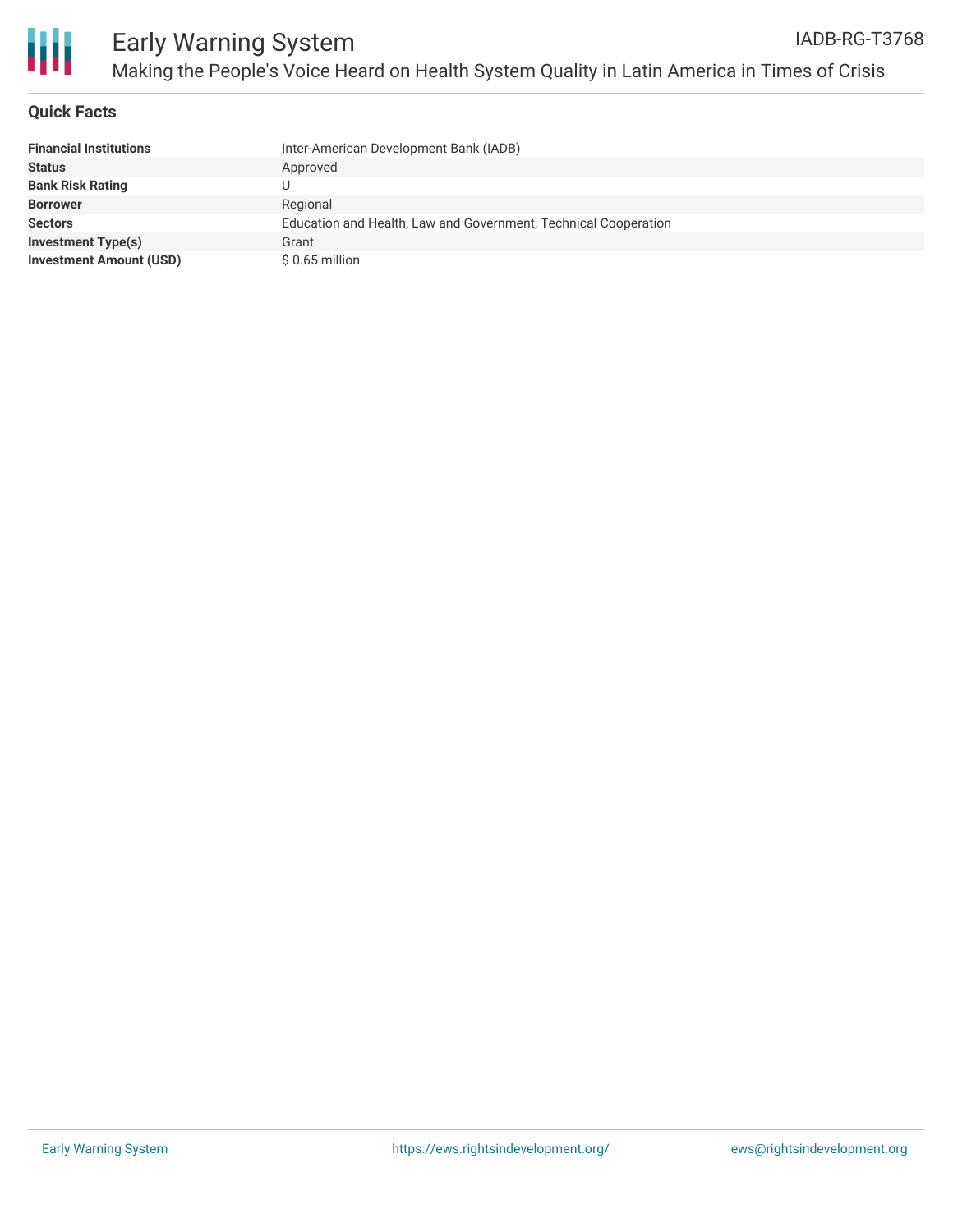

# **Project Description**

The project will develop and implement am two tools: the People's Voice Survey (PVS): a virtual (phone/web) assessment of health system performance, with core content on expectations of care, health system utilization, and trust in providers as well as a module on public health emergencies. It will conduct item development, cognitive pretesting, piloting, and implementation in four countries, providing nationally representative and comparable estimates to benchmark peoplecentered care and inform health system improvements during and after the pandemic. The tool itself will give governments an approach for rapid population assessment suitable for use in health emergencies. e-Cohorts: Longitudinal assessment of individuals with noncommunicable disease to identify system failures across the care cascade, including deficits in routine services during public health emergencies. It will develop brief monthly mobile phone surveys capturing recent health care use, system competence, and patient-reported experience measures in preexisting active cohorts in Uruguay and Peru.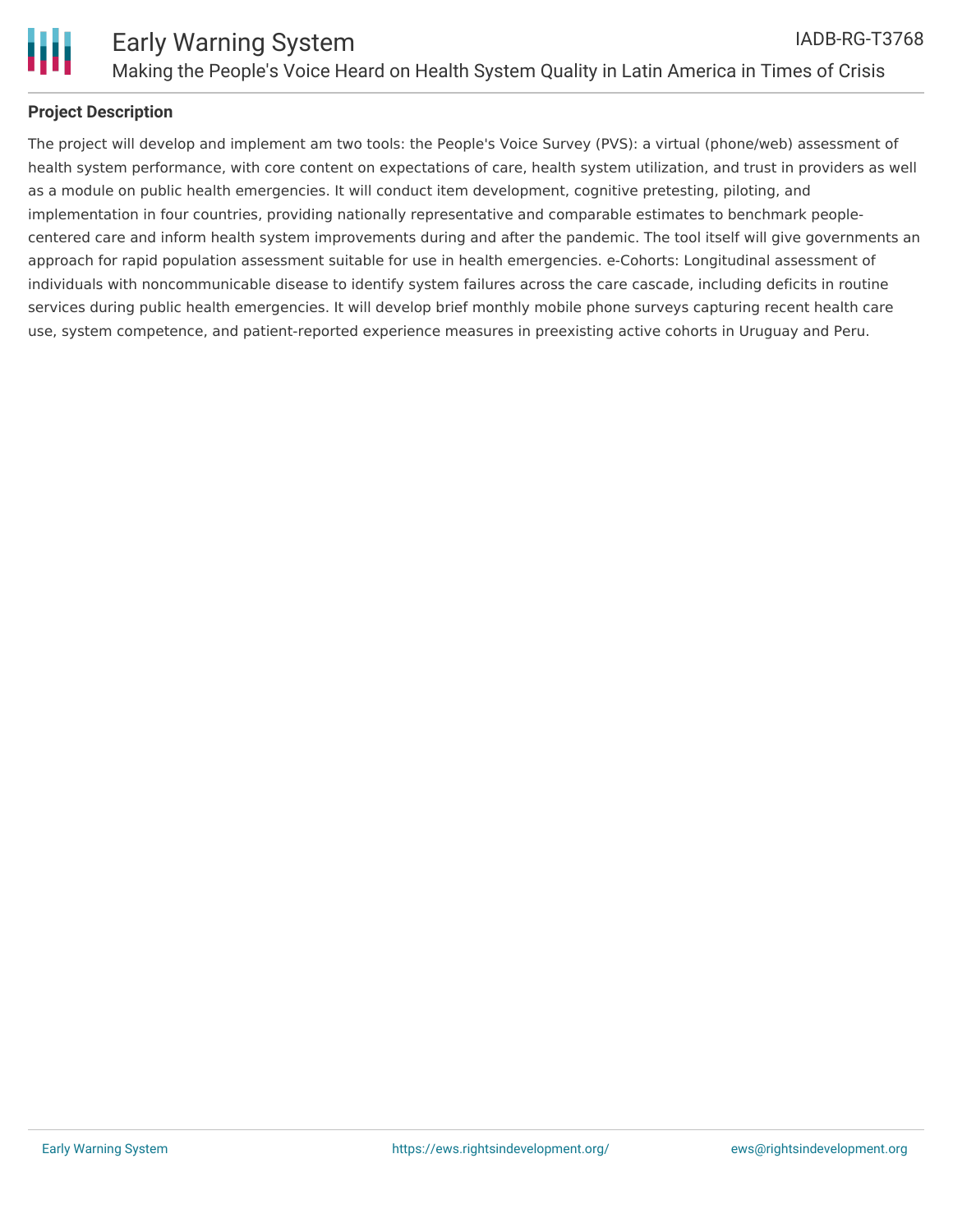

#### **Investment Description**

• Inter-American Development Bank (IADB)